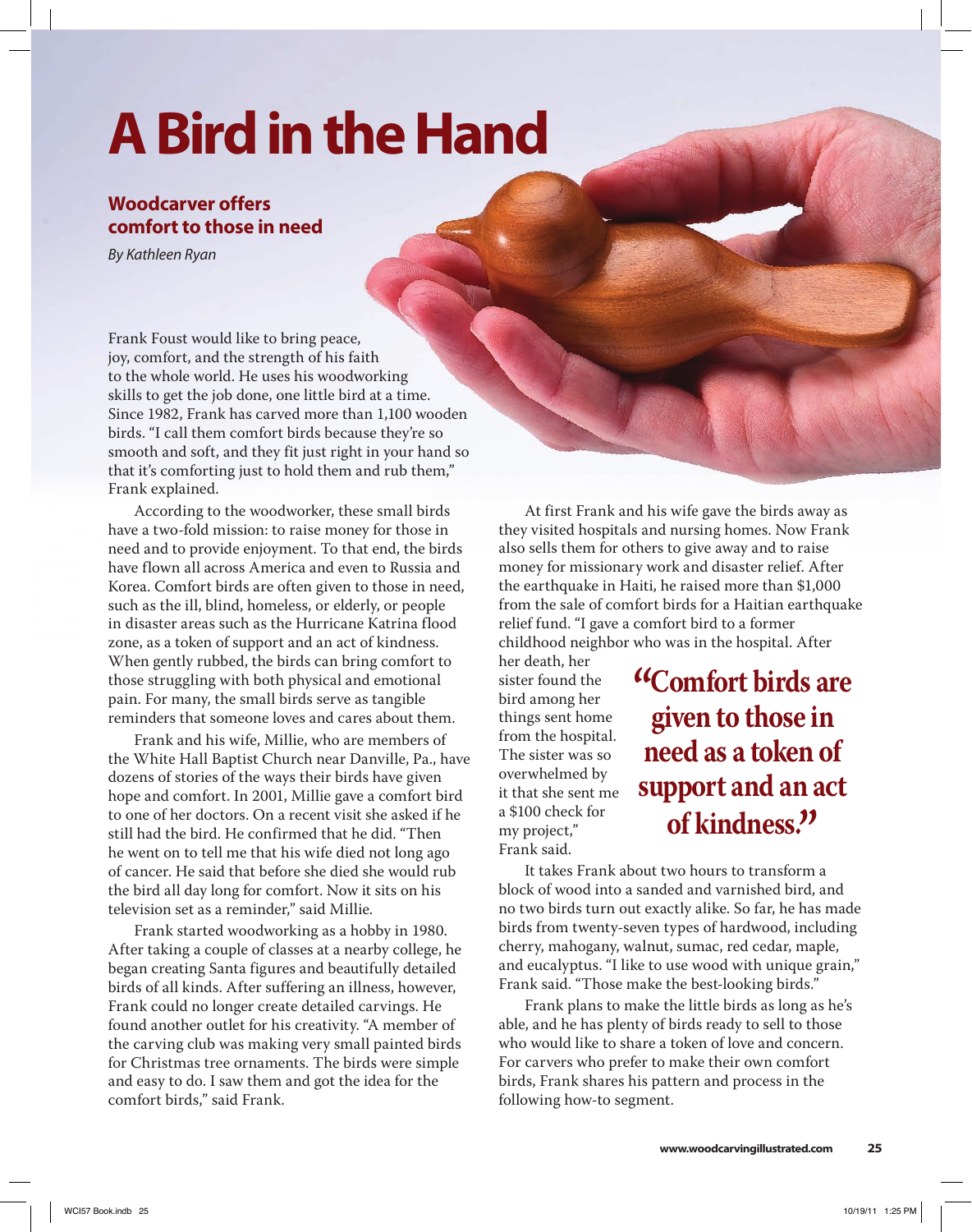# **making a Comfort Bird**

## **Smooth lines and a polished finish make these little birds a joy to hold**

*By Frank Foust*

Sized to fit in your palm and sanded silky smooth, these birds make a perfect gift or fund-raising project. Create the birds from any hardwood—I choose mine for the beauty of the grain. I hope you'll make several birds and share them with anyone who needs a bit



**Cut away the excess wood.** Create templates by transferring the patterns to thin cardboard and cutting around the outline of the patterns. Trace the templates onto the blank and cut the top view of the bird with a band saw. Tape the waste in place, rotate the blank 90°, and cut the side view.

### **BIrD: CArvInG THE PrOJECT**



 **Rough out the bird.** Remove the sharp edges and rough shape the bird with a sanding drum equipped with 60-grit sandpaper. I use a 11/2" (38mm)-diameter drum attached to a radial arm saw, but you can use a rotary-power carver. Shape the neck with a 1" (25mm)-diameter cushioned sanding drum.



**Finish shaping the bird.** Use a carving knife to shape the beak. Use a rotary-power carver and your bit of choice to add any desired details and to remove any remaining ridges. Make sure the bird is smooth and flowing with no hard lines or sharp angles.